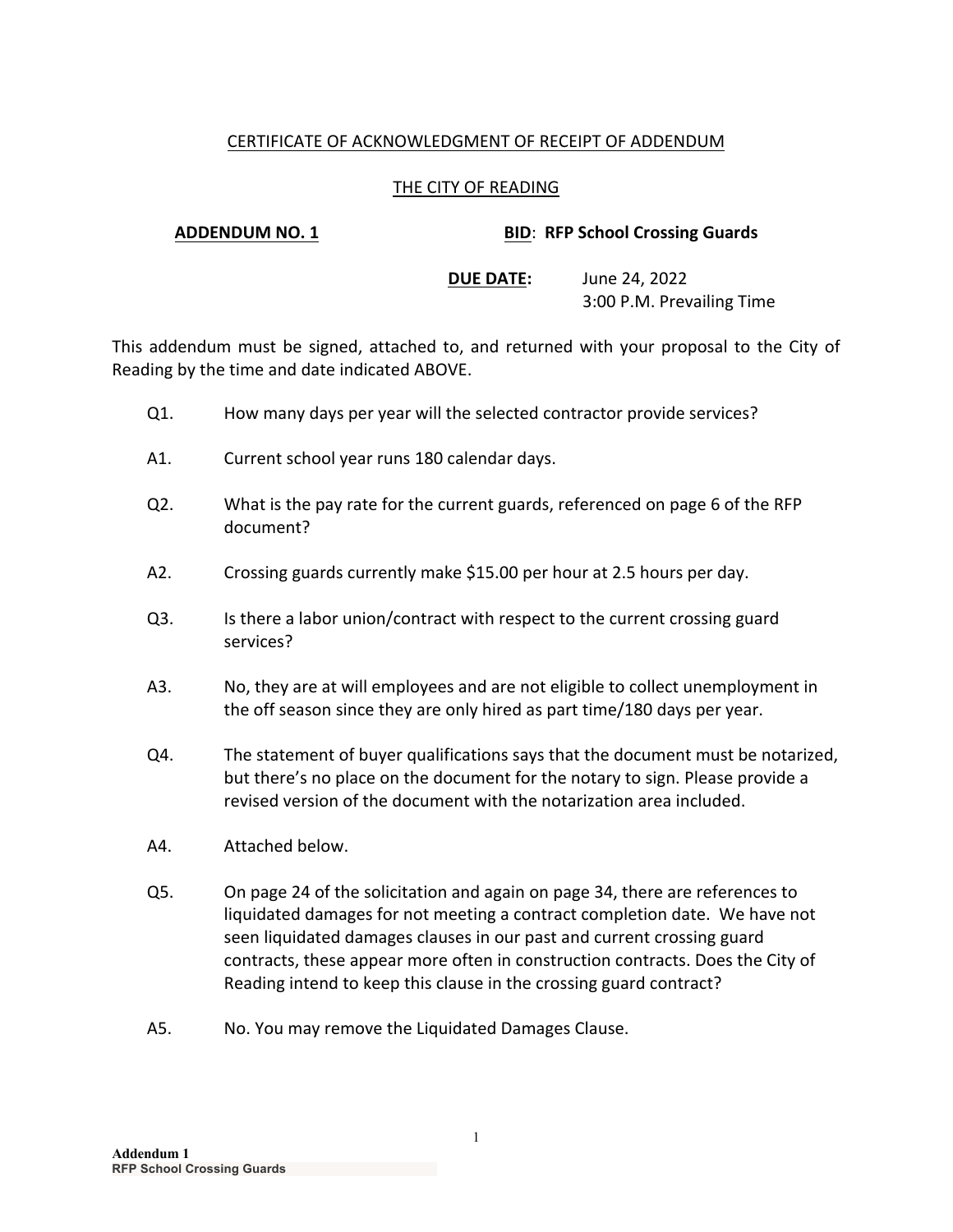- Q6. Do any of the contract forms shown on pages 23-34 of the RFP document need to be submitted with bidder proposals?
- A6. Performance Bond, Statement of Accepting Workers Compensation Act, Stipulation Against Liens, Indemnity Agreement and Hold Harmless
- Q7. What is the term of the contract that will be given to the selected vendor?
- A7. Three years with a possible one year extension.
- Q8. Will the required bond need to cover 100% of the dollar amount of the contract for the selected vendor?
- A8. Yes

# I, HEREBY CERTIFY THAT THE CHANGES COVERED BY THIS ADDENDUM HAVE BEEN TAKEN INTO ACCOUNT.

| Firm Name (Type or Print) and the state of the state of the state of the state of the state of the state of the state of the state of the state of the state of the state of the state of the state of the state of the state |
|-------------------------------------------------------------------------------------------------------------------------------------------------------------------------------------------------------------------------------|
| <b>Authorized Signature</b>                                                                                                                                                                                                   |
| Title                                                                                                                                                                                                                         |
| Name (Type or Print)___________________                                                                                                                                                                                       |

Date\_\_\_\_\_\_\_\_\_\_\_\_\_\_\_\_\_\_\_\_\_\_\_\_\_\_\_\_\_\_\_\_\_\_\_\_\_\_\_\_\_\_\_\_\_\_\_\_\_\_\_\_\_\_\_\_\_\_\_\_\_\_\_\_\_\_\_\_\_\_\_\_\_\_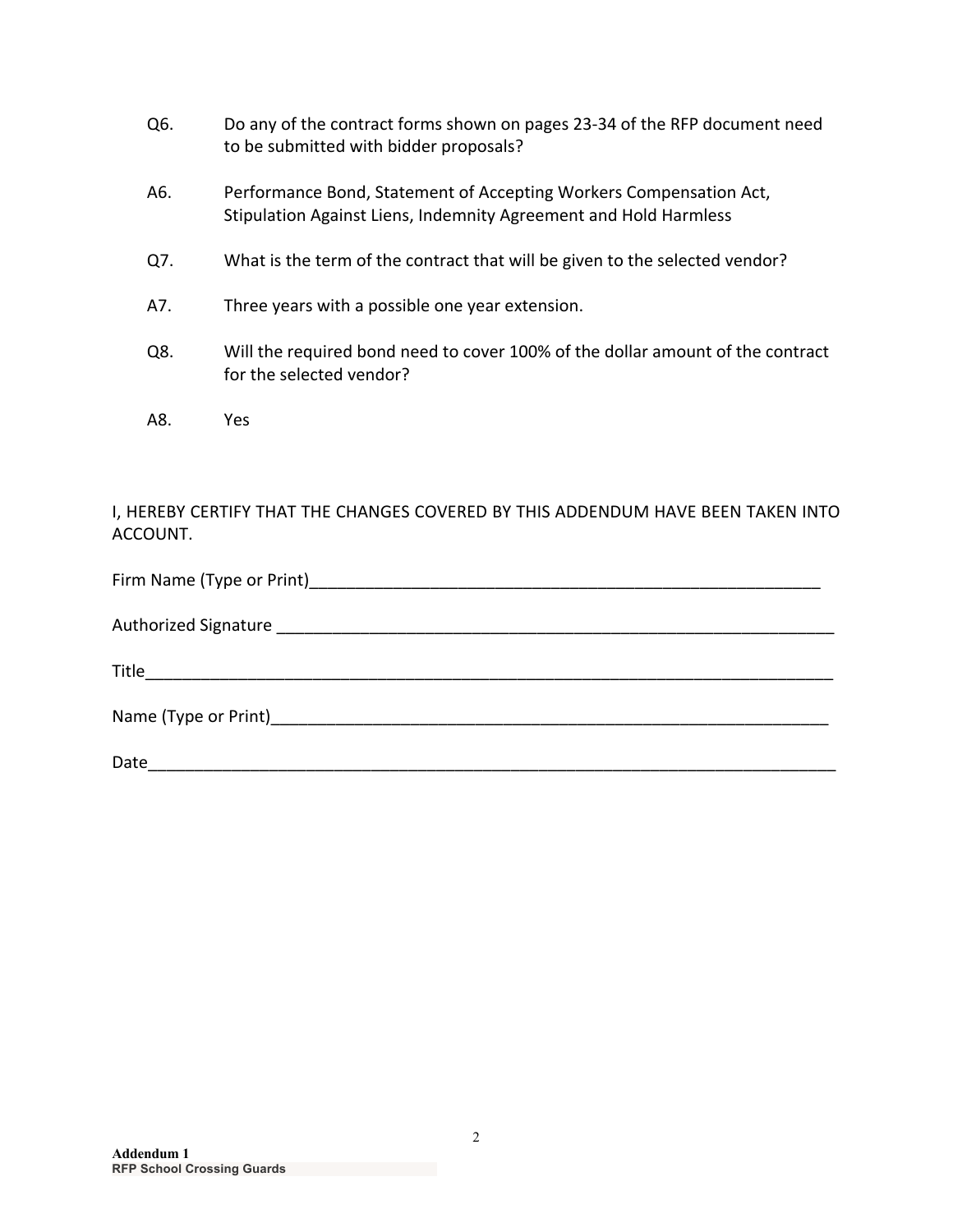# STATEMENT OF BIDDER'S QUALIFICATIONS

All questions must be answered and the data given must be clear and comprehensive. This statement must be notarized. If necessary, questions may be answered on separate attached sheets. The Bidder may submit any additional information he desires.

| 1. | Name of Bidder:                                                                                                                                                                                                                                                                                                       |  |  |  |  |
|----|-----------------------------------------------------------------------------------------------------------------------------------------------------------------------------------------------------------------------------------------------------------------------------------------------------------------------|--|--|--|--|
| 2. | Permanent main office address:                                                                                                                                                                                                                                                                                        |  |  |  |  |
| 3. | When organized:                                                                                                                                                                                                                                                                                                       |  |  |  |  |
| 4. |                                                                                                                                                                                                                                                                                                                       |  |  |  |  |
| 5. | How many years have you been engaged in the contracting business under your present<br>firm or trade name: 1000 million and the material contract of the material contract of the material contract of the material contract of the material contract of the material contract of the material contract of the materi |  |  |  |  |
| 6. | Contracts on hand: (Schedule these on an attached sheet, showing amount of each<br>contract and the appropriate anticipated dates of completion.)                                                                                                                                                                     |  |  |  |  |
| 7. | Have you ever failed to complete any work awarded to you? If so, where and why?                                                                                                                                                                                                                                       |  |  |  |  |
| 8. | Have you ever defaulted on a contract?<br>F so, where and why?                                                                                                                                                                                                                                                        |  |  |  |  |
| 9. | List the more important projects recently completed by your company on an attached sheet,<br>stating the approximate cost of each, and the month and year completed.                                                                                                                                                  |  |  |  |  |

- 10. List your major equipment available for this contract.
- 11. Describe experience in construction work similar in importance to this project on an attached sheet.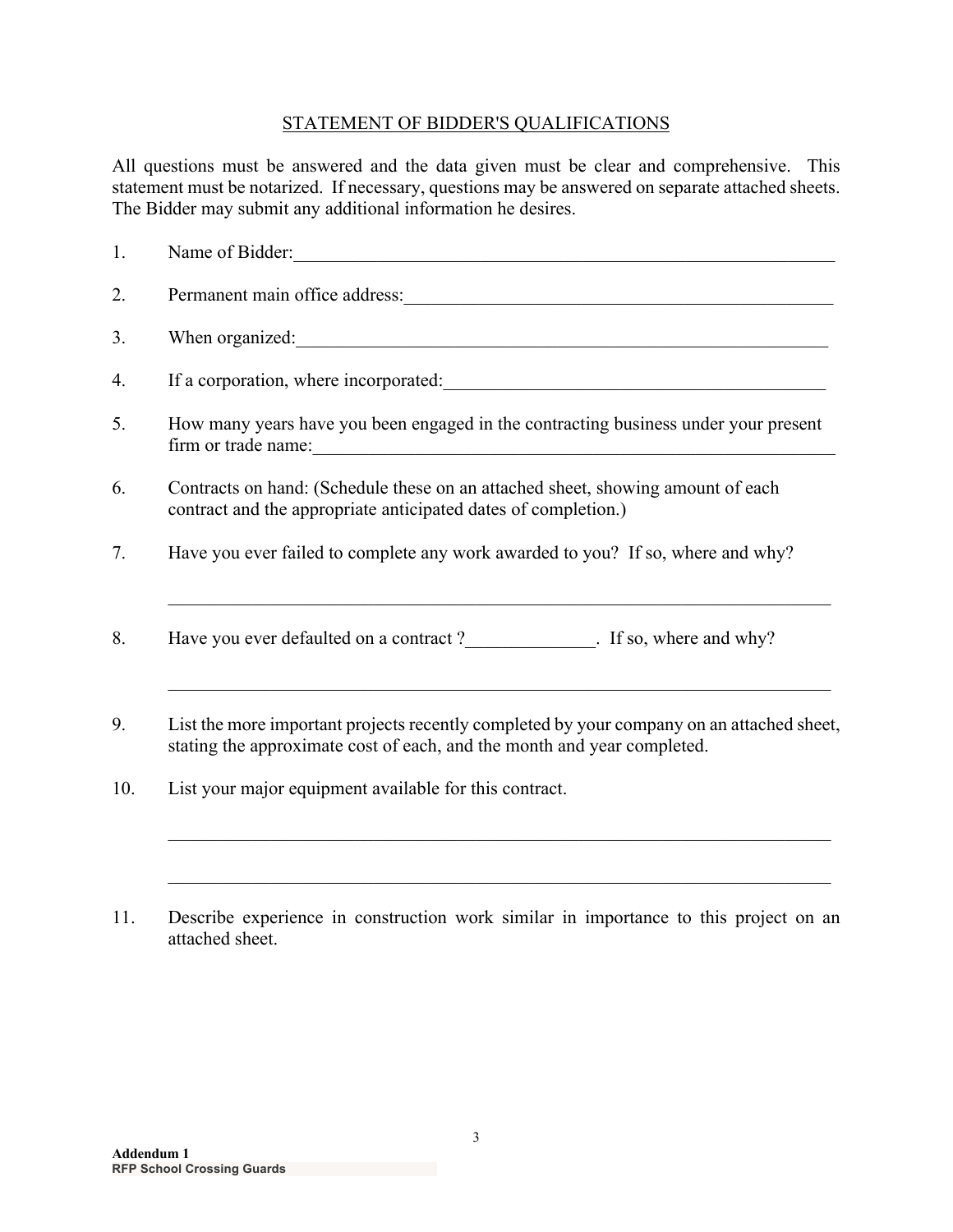# Statement of Bidder's Qualifications

- 12. Background and experience of the principal members of your organization, including the officers. 13. Credit available: \$\_\_\_\_\_\_\_\_\_\_\_\_\_\_\_\_\_\_\_\_\_\_\_\_\_\_\_\_\_\_\_\_\_\_\_\_\_\_\_\_\_\_\_\_\_\_\_\_\_\_\_\_\_\_\_\_ 14. Give Bank reference: 15. Will you, upon request, fill out a detailed financial statement and furnish any other information that may be required by the City? 16. (A) Have you ever been a party to or otherwise involved in any action or legal proceeding involving matters related to race, color, nationality or religion?\_\_\_\_\_\_\_\_\_\_\_\_\_\_ If so, give full details. (B) Have you ever been accused of discrimination based upon race, color, nationality or religion in any action or legal proceeding including any proceeding related to any Federal Agency? \_\_\_\_\_\_\_\_\_\_\_. If so, give full details 17. Name, address, phone number, and contact person at surety company who will provide
- bonding for this contract: